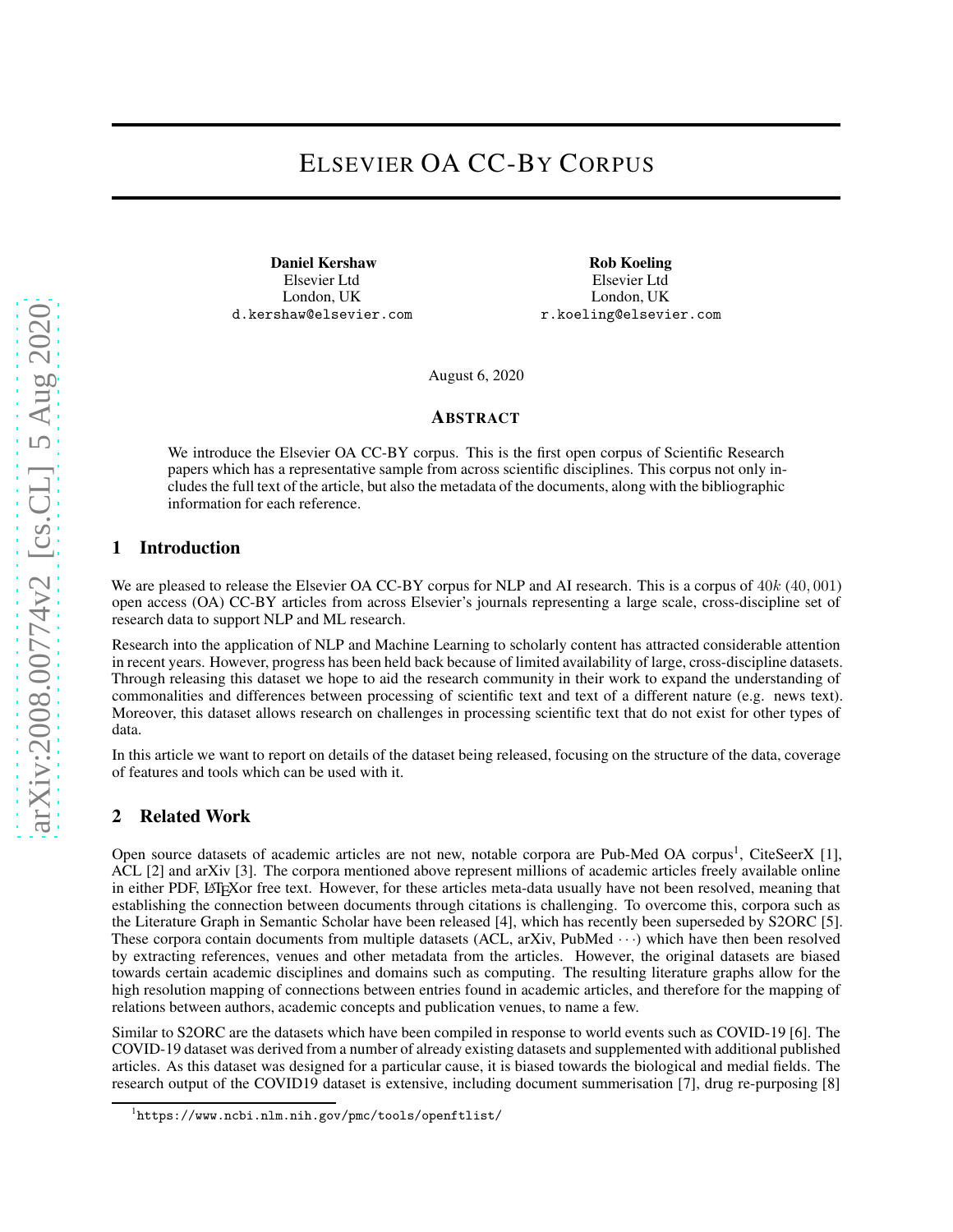and risk factor identification [\[9\]](#page-5-6). A comprehensive overview will take a review article in itself to summarise this contribution. This in essence shows the usefulness of domain specific corpora.

The release of these types of datasets opened the doors for the development of task-specific datasets focused on curating data for one or more specific tasks. For example, [\[10\]](#page-5-7) released labelled data for developing models for citation intent classification. Whereas [\[11\]](#page-5-8) released annotated articles to develop document level information extraction systems. Specific task datasets for co-reference resolution and entity extraction usually come from shared tasks from workshops such as SemEval, TREC and BioNLP. High-quality annotations are required for these tasks, which can be challenging (meaning time consuming and expensive) to produce. The corresponding datasets are generally small, highly curated and often focus on one particular phenomenon, topic domain or text genre. Very good overviews of available datasets for typical tasks are presented in [\[12\]](#page-5-9) (for Named Entity Recognition) and in [\[13\]](#page-5-10) (for co-reference resolution). These overviews show that datasets containing academic writing are mostly limited to the bio-medical domain. Moreover, the limited size of these data sets constitute a serious limitation. Even when models developed on the basis of this data show promising results, there are limited options to validate the results across domains or using larger corpora.

#### 3 Dataset

This section details how the data set was constructed, which fields are included and coverage of fields in the dataset.

#### 3.1 Data Sampling

The corpus consists of scientific articles published by Elsevier since the beginning of 2014 which are open access (OA) and covered by a CC-BY 4.0 licence.<sup>[2](#page-1-0)</sup> In order to create a balanced dataset from across academic disciplines, a stratified sampling method was used to achieve equal representation from across Elsevier disciplines as represented by ASJC (All Science Journal Classification) codes. ASJC codes represent the scientific discipline of the journals in which the article was published. To simplify this, the 334 ASJC codes were grouped into their 27 top-level subject classifications.[3](#page-1-1)

2000 documents were sampled from each of the 27 top-level ASJC classes. Each article can have multiple ASJC codes, if the article was selected for one class then it was removed from the remaining pool. The resulting sample of documents is balanced across disciplines (see Table [3](#page-4-0) for the break down of document per discipline)

#### 3.2 Data Structure

Each document within the corpus is contained within its own JSON file. The name of the file is the ID of the article. The data for each article is structured as described in the JSON scheme and field descriptions below.

```
1 {
2 "docId": <str>,
3 " metadata":{
4 "title": <str>,
5 " authors": [
\epsilon 6 \epsilon7 " first": \langlestr>,
8 "initial": <str>,
9 "last": <str>,
10 " email": <str>
\frac{11}{3},
12 \quad . . .\frac{13}{13} \frac{1}{3},
14 " issn": <str>,
15 "volume": \langlestr>,
```
<span id="page-1-0"></span><sup>2</sup>This license allows users to copy, to create extracts, abstracts and new works from the article, to alter and revise the article, and to make commercial use of it (including re-use and/or resale of the article by commercial entities), provided the user gives appropriate credit (with a link to the formal publication through the relevant DOI), provides a link to the license, indicates if changes were made and the licensor is not represented as endorsing the use made of the work. <https://www.elsevier.com/about/policies/open-access-licenses/user-licences>

<span id="page-1-1"></span><sup>3</sup>Serial titles are classified using the ASJC scheme. This is done by in-house experts at the moment the serial title is set up for Scopus coverage; the classification is based on the aims and scope of the title, and on the content it publishes. [https://service.elsevier.com/app/answers/detail/a\\_id/15181/supporthub/scopus/](https://service.elsevier.com/app/answers/detail/a_id/15181/supporthub/scopus/)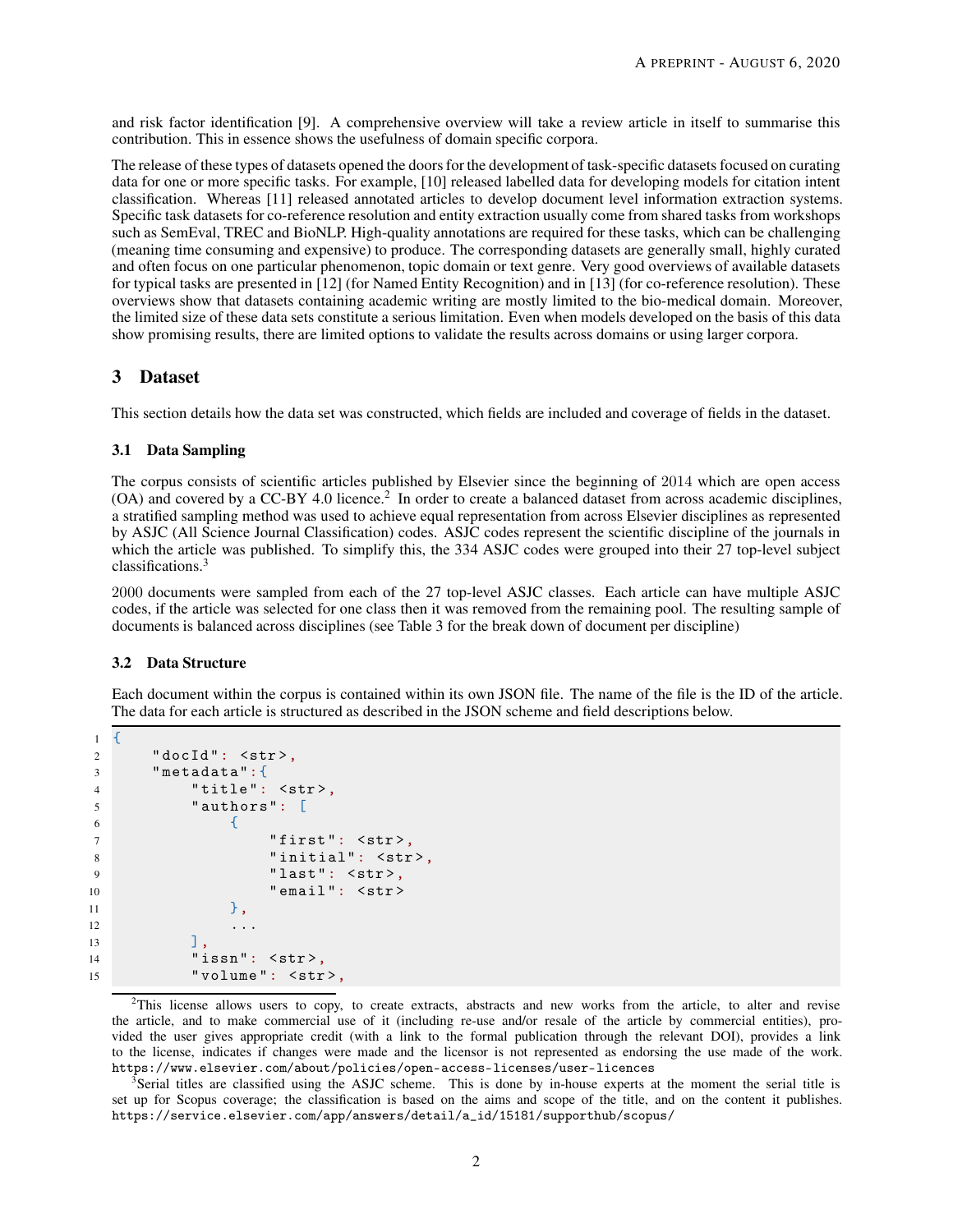```
16 "firstpage": <str>,
17 "lastpage": <str>,
18 " pub_year": <int>,
19 "doi": <str>,
20 " pmid": \langlestr>,
21 " openaccess": " Full ",
22 " subjareas": [<str >],
23 "keywords": [<str>],
24 "asjc": [<int>],
25 },
26 " abstract":[
27 {
28 " sentence": \langlestr>,
29 " startOffset": <int >,
30 " endOffset": <int >
31 },
32 ...
33 ],
34 " bib_entries":{
35 <str >:{
36 " title ":<str >,
37 " authors":[
38 \qquad \qquad \qquad \qquad \qquad \qquad \qquad \qquad \qquad \qquad \qquad \qquad \qquad \qquad \qquad \qquad \qquad \qquad \qquad \qquad \qquad \qquad \qquad \qquad \qquad \qquad \qquad \qquad \qquad \qquad \qquad \qquad \qquad \qquad \qquad \qquad \q39 " last": <str>,
40 "initial":<str>,
41 first ": <str> > \blacksquare\frac{1}{2}, \frac{1}{2}, \frac{1}{2}, \frac{1}{2}, \frac{1}{2}, \frac{1}{2}, \frac{1}{2}, \frac{1}{2}, \frac{1}{2}, \frac{1}{2}, \frac{1}{2}, \frac{1}{2}, \frac{1}{2}, \frac{1}{2}, \frac{1}{2}, \frac{1}{2}, \frac{1}{2}, \frac{1}{2}, \frac{1}{2}, \frac{1}{2}, 43 ...
\frac{1}{44} , \frac{1}{44}45 " issn": \langlestr>,
46 "volume": <str>,
47 "firstpage": <str>,
48 "lastpage": <str>,
49 " pub_year": <int>,
50 " doi": <str>,
51 " pmid ": <str >
52 },
53 ...
54 },
55 " body_text":[
56 {
57 " sentence": \langlestr>,
58 " secId": \langlestr>,
59 " startOffset": <int >,
60 " endOffset": <int >,
61 "title": \langlestr>,
62 " refoffsets": {
63 \langlestr>:{
64 " endOffset": <int>,
65 "startOffset":<|int>6666 }
\begin{array}{ccc} 67 & & & \end{array}68 " parents": [
69 \qquad \qquad \qquad \qquad \qquad \qquad \qquad \qquad \qquad \qquad \qquad \qquad \qquad \qquad \qquad \qquad \qquad \qquad \qquad \qquad \qquad \qquad \qquad \qquad \qquad \qquad \qquad \qquad \qquad \qquad \qquad \qquad \qquad \qquad \qquad \qquad \q70 "id": <str>,
71 " title": <str>
\frac{1}{2},
73 ...
74 ]
```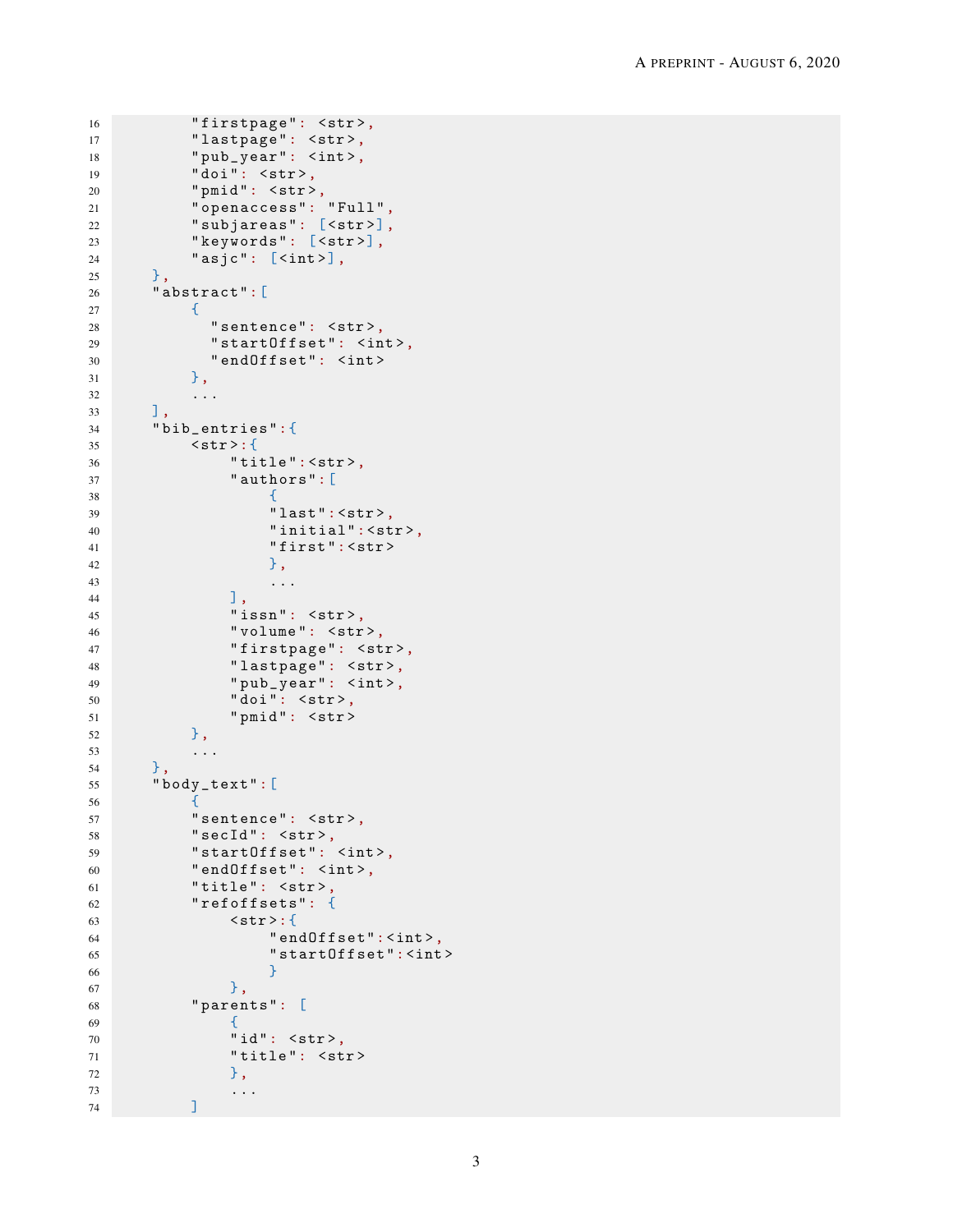| 75     |                              |
|--------|------------------------------|
| 76     | $\sim$ 100 $\sim$ 100 $\sim$ |
| $77\,$ |                              |
| 78     |                              |

docId The docID is the identifier of the document. This is unique to the document, and can be resolved into a URL for the document through the addition of https//www.sciencedirect.com/science/pii/<docId>

abstract This is the author provided abstract for the document

body text The full text for the document. The text has been split on sentence boundaries, thus making it easier to use across research projects. Each sentence has the title (and ID) of the section which it is from, along with titles (and IDs) of the parent section. The highest-level section takes index 0 in the parents array. If the array is empty then the title of the section for the sentence is the highest level section title. This will allow for the reconstruction of the article structure. References have been extracted from the sentences. The IDs of the extracted reference and their respective offset within the sentence can be found in the "refoffsets" field. The complete list of references are can be found in the "bib\_entry" field along with the references' respective metadata.

bib\_entities All the references from within the document can be found in this section. If the meta data for the reference is available, it has been added against the key for the reference. Where possible information such as the document titles, authors, and relevant identifiers (DOI and PMID) are included. The keys for each reference can be found in the sentence where the reference is used with the start and end offset of where in the sentence that reference was used.

metadata Meta data includes additional information about the article, such as list of authors, relevant IDs (DOI and PMID). Along with a number of classification schemes such as ASJC and Subject Classification.

Author\_highlights Author highlights were included in the corpus where the author(s) have provided them. The coverage is 61% of all articles. The author highlights, consisting of 4 to 6 sentences, is provided by the author with the aim of summarising the core findings and results in the article.

#### 3.3 Data Coverage and Statistics

| Field                   | <b>Number of Articles</b> |  |
|-------------------------|---------------------------|--|
| Abstract                | 98.81                     |  |
| Body_text               | 100.00                    |  |
| Author_highlight        | 62.12                     |  |
| Metadata                | 100.00                    |  |
| Metadata - issn         | 100.00                    |  |
| Metadata - firstpage    | 88.41                     |  |
| Metadata - lastpage     | 88.18                     |  |
| Metadata - pub_year     | 100.00                    |  |
| Metadata - doi          | 100.00                    |  |
| Metadata - openaccess   | 100.00                    |  |
| Metadata - subjectareas | 100.00                    |  |
| Metadata - keywords     | 100.00                    |  |
| Metadata - asjc         | 100.00                    |  |
| Bib entries             | 97.20                     |  |

Table 1: JSON Field coverage

Table 2: Distribution of Publication Years

|      | <b>Publication Year</b> Number of Articles |
|------|--------------------------------------------|
| 2014 | 3252                                       |
| 2015 | 4556                                       |
| 2016 | 5939                                       |
| 2017 | 6684                                       |
| 2018 | 7780                                       |
| 2019 | 9503                                       |
| 2020 | 2292                                       |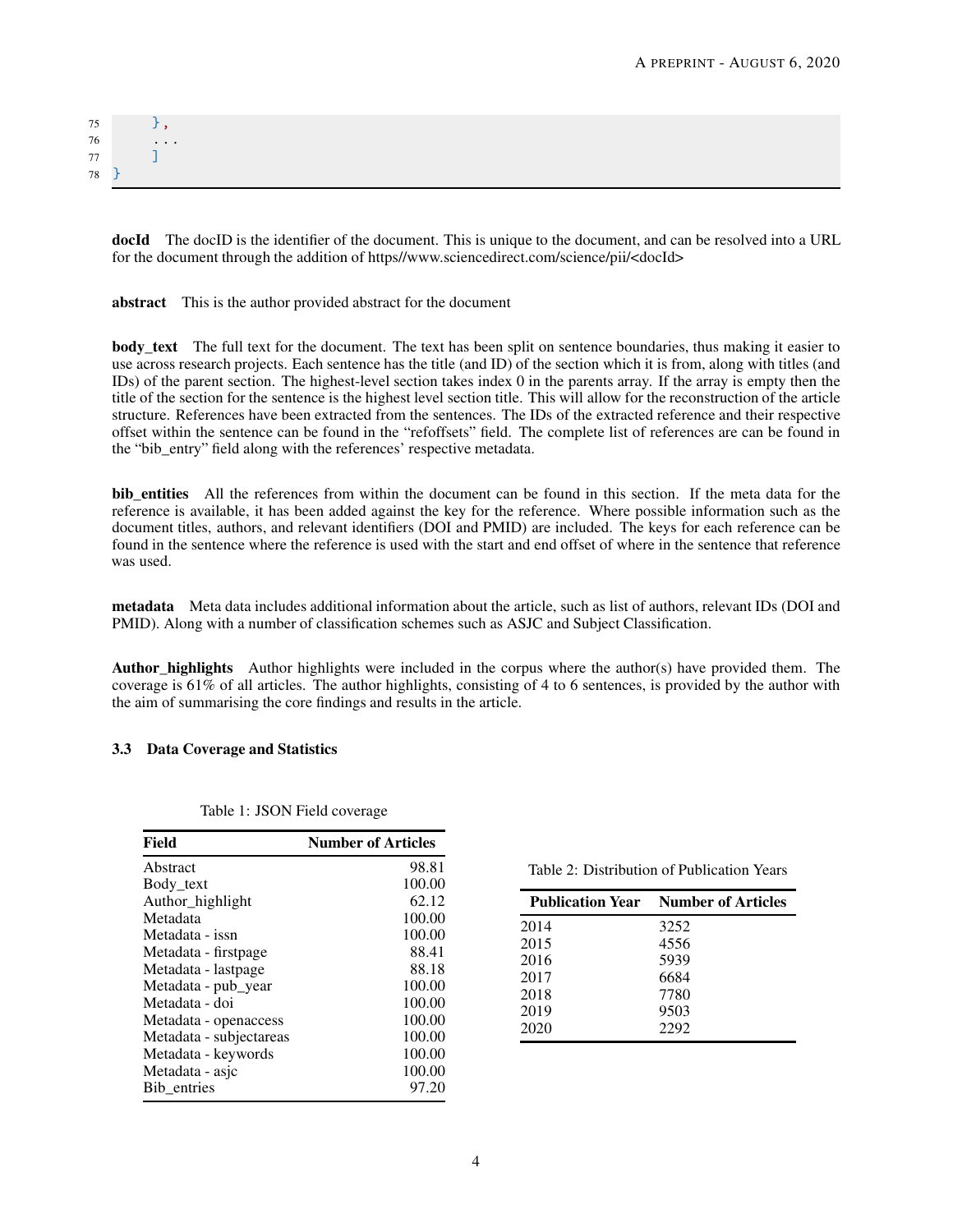| <b>Discipline</b>                            | <b>Number of Articles</b> |
|----------------------------------------------|---------------------------|
| General                                      | 310                       |
| <b>Agricultural and Biological Sciences</b>  | 3985                      |
| <b>Arts and Humanities</b>                   | 1014                      |
| Biochemistry, Genetics and Molecular Biology | 8417                      |
| Business, Management and Accounting          | 1002                      |
| <b>Chemical Engineering</b>                  | 2196                      |
| Chemistry                                    | 2749                      |
| <b>Computer Science</b>                      | 3004                      |
| <b>Decision Sciences</b>                     | 530                       |
| <b>Earth and Planetary Sciences</b>          | 2764                      |
| Economics, Econometrics and Finance          | 1081                      |
| Energy                                       | 2845                      |
| Engineering                                  | 5962                      |
| <b>Environmental Science</b>                 | 6241                      |
| <b>Immunology and Microbiology</b>           | 3258                      |
| Materials Science                            | 4008                      |
| Mathematics                                  | 1561                      |
| Medicine                                     | 9225                      |
| Neuroscience                                 | 3277                      |
| Nursing                                      | 310                       |
| Pharmacology, Toxicology and Pharmaceutics   | 2233                      |
| Physics and Astronomy                        | 3927                      |
| Psychology                                   | 1796                      |
| Social Sciences                              | 3623                      |
| veterinary                                   | 1010                      |
| Dentistry                                    | 43                        |
| <b>Health Professions</b>                    | 774                       |

<span id="page-4-0"></span>Table 3: Distribution of Articles Per Mid Level ASJC Code. Each article can belong to multiple ASJC codes.

## 4 Use of Dataset

The dataset [1[4](#page-4-1)] can be downloaded from Mendeley Data.<sup>4</sup> The dataset contains a formatted JSON version of the raw XML which can be accessed through the Elsevier APIs.<sup>[5](#page-4-2)</sup> The original XML files can be processed with the Annotation-Query<sup>[6](#page-4-3)</sup> framework released by Elsevier Labs.

Please use the following reference when using the dataset:

```
@dataset{https://10.17632/zm33cdndxs.2,
  doi = {10.17632/zm33cdndxs.2},
  url = {https://data.mendeley.com/datasets/zm33cdndxs/2},
  author = "Daniel Kershaw and Rob Koeling",
  keywords = {Science, Natural Language Processing, Machine Learning, Open Dataset},
  title = {Elsevier OA CC-BY Corpus},
  publisher = {Mendeley},
  year = {2020},
  month = aug}
```
<sup>4</sup> <https://data.mendeley.com/datasets/zm33cdndxs/2>

<span id="page-4-1"></span><sup>5</sup> <https://dev.elsevier.com/>

<span id="page-4-3"></span><span id="page-4-2"></span> $^6$ <https://github.com/elsevierlabs-os/AnnotationQuery>